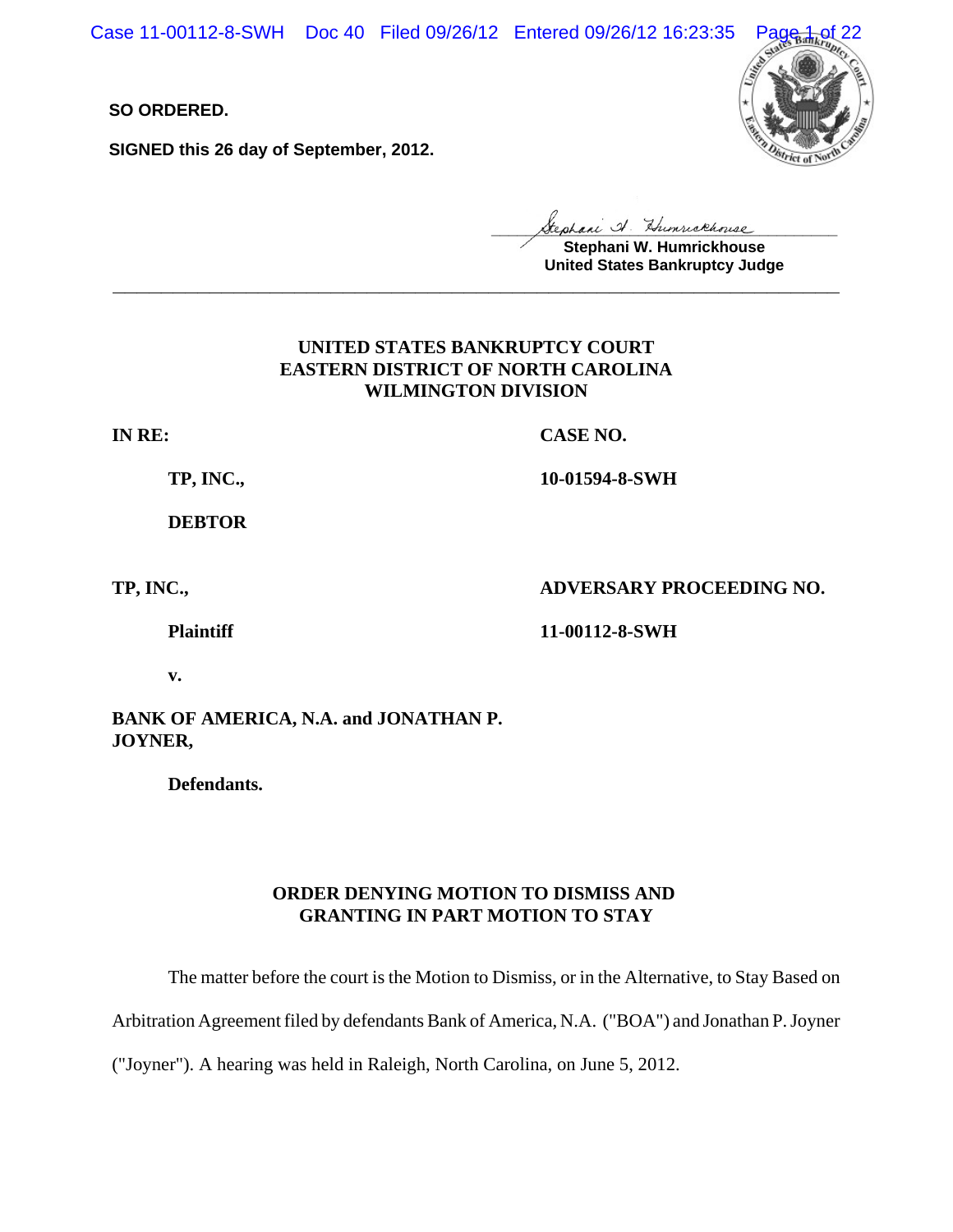### **BACKGROUND**

On or about January 10, 2003, TP entered into a Master Loan Agreement and a Promissory Note with BOA, secured by a deed of trust and security agreement. The Master Loan Agreement and Promissory Note contain arbitration clauses. The loan was extended and increased through TP's execution of loan extension agreements, loan modification agreements, and amendments to the deed of trust and security agreement. No modifications have been made to the arbitration clauses. Joyner was a senior vice president of BOA who, beginning in 2002, worked with TP regarding its loans with the bank.

On July 7, 2009, BOA filed a complaint against TP, the Bryants (owners of TP and guarantors of its debt to BOA) and HP, Inc. (a company owned by Ronald Bryant) in Pender County Superior Court for breach of the Promissory Note. It obtained ex parte orders of attachment against TP and the Bryants and issued various notices of garnishment to TP's creditors and business associates ancillary to the action on the note. On August 10, 2009, the defendants filed a pro se answer and counterclaims against BOA for breach of the implied covenant of good faith and fair dealing. On September 28, 2009, BOA filed a motion to dismiss the counterclaims, which was heard before the Superior Court on October 5, 2009. The parties presented the court with a consent order that was entered by the court on October 8, 2009, dismissing TP, HP, and the Bryants' counterclaims without prejudice. The consent order recognized that the counterclaims were submitted pro se, that the defendants had since retained counsel, and that the defendants intended to later seek leave of court to amend their pleadings. The counterclaims were never resubmitted or amended.

On March 1, 2010, TP filed a chapter 11 bankruptcy petition, which stayed the Pender County action as against it, leaving only a proceeding against the Bryants and HP. On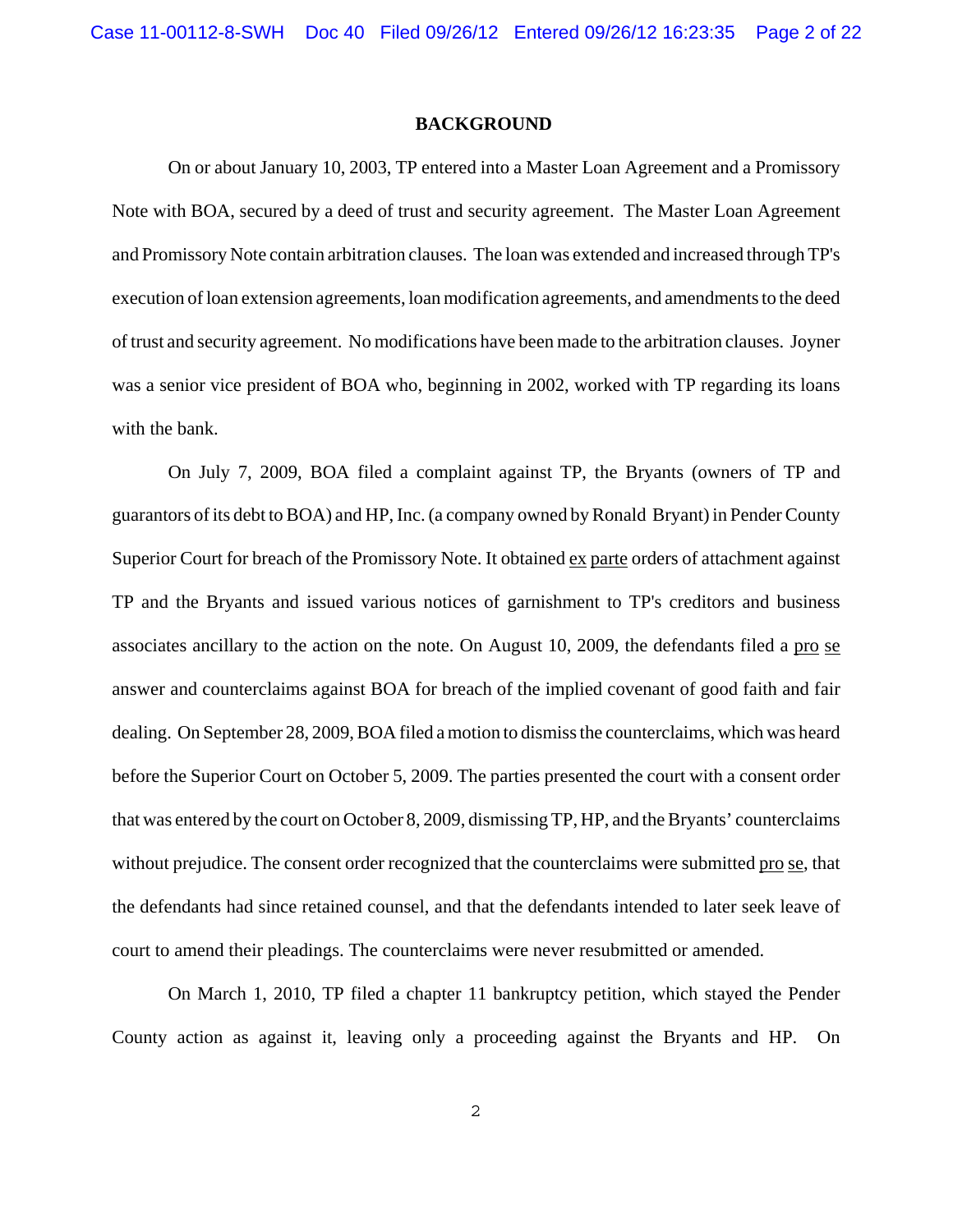September 23, 2010, BOA filed a motion for summary judgment against the non-debtor defendants. On October 7, 2010, the court entered summary judgment against the Bryants as guarantors of the TP debt and against HP in the amount of \$24,739,548.88.

On March 31, 2011, TP initiated the present adversary proceeding against BOA and Joyner. On May 4, 2011, BOA filed a motion to dismiss, or in the alternative, to stay the adversary proceeding based upon the arbitration provisions in the loan documents. BOA asserts its right to arbitration, arguing that TP's claims are covered by the arbitration agreement, are mostly non-core claims, and therefore the bankruptcy court should stay the action in favor of arbitration pursuant to Section 3 of the Federal Arbitration Act. On May 25, 2011, TP responded to BOA's motion contending that BOA has waived its right to arbitrate and that compelling arbitration would substantially prejudice it.

Upon the joint request of the parties, on June 21, 2011, the court entered a Consent Order Regarding Mediation and Continuance of Hearing in which mediation was ordered and the hearing on BOA's motion to dismiss was continued. Ultimately, the mediation failed. In the meantime, the Supreme Court decided Stern v. Marshall, 131 S. Ct. 2594 (2011). A status conference was held on March 19, 2012, during which the effect of the Supreme Court's decision was discussed and a briefing schedule was set. Supplemental memoranda of law were filed by BOA on April 13, 2012 and May 31, 2012, and by TP on April 13, 2012, April 20, 2012 and May 30, 2012.

### **DISCUSSION**

Two threshold issues are presented to the court: 1) does the arbitration provision cover the types of causes of action asserted by TP; and 2) has BOA waived the arbitration clause? Only after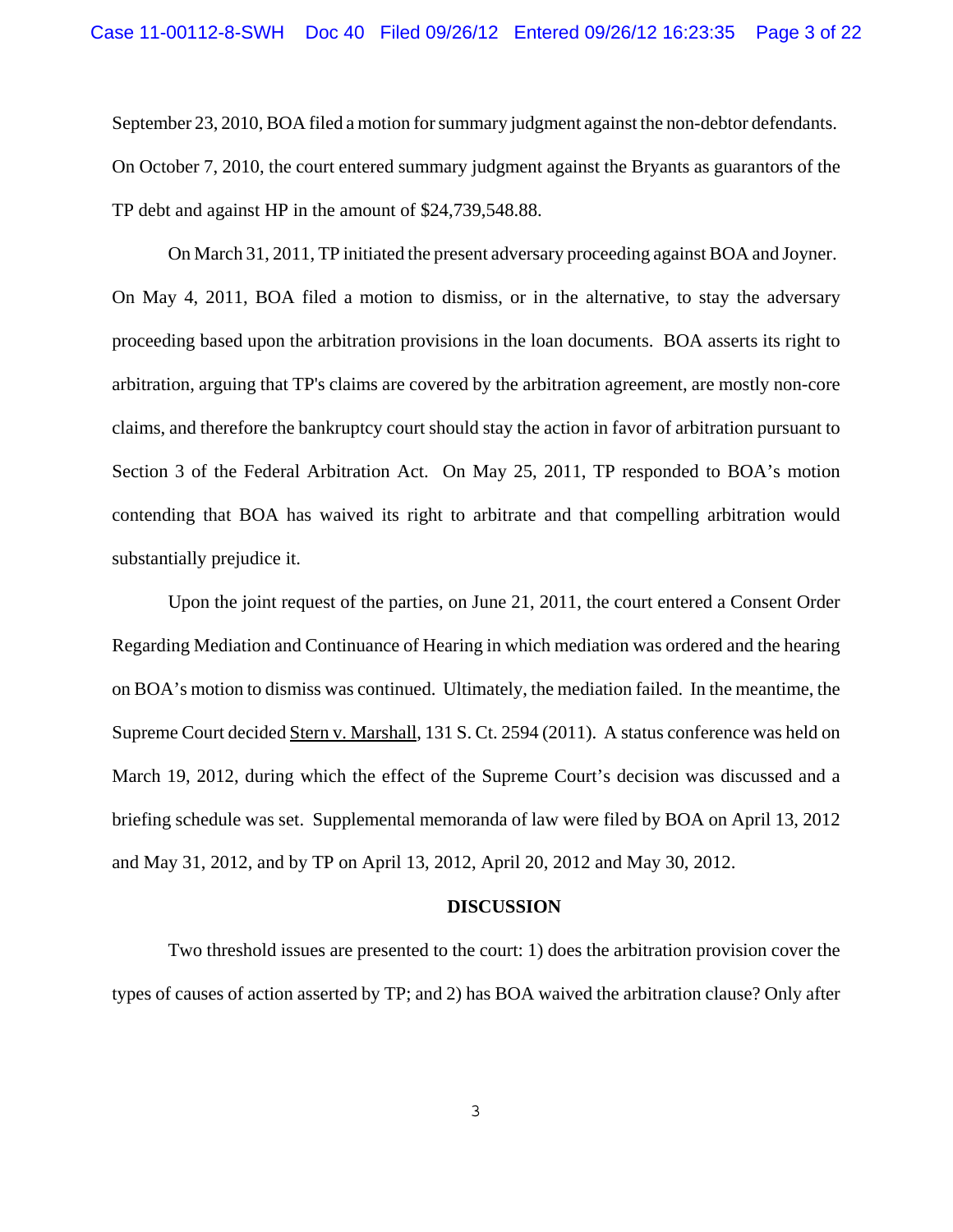those issues have been resolved, can the court consider BOA's request to compel arbitration in lieu

of bankruptcy court determination of the adversary proceeding.

#### The Scope of the Arbitration Provisions

The arbitration provision at issue is found in the Master Loan Agreement and provides as follows:

> Any controversy or claim between or among the parties hereto including but not limited to those arising out of or relating to this Loan Agreement or any related agreements or instruments, including any claim based on or arising from an alleged tort, shall be determined by binding arbitration in accordance with the Federal Arbitration Act . . .

Master Loan Agreement, ¶ 10.12. Federal courts view a motion to compel arbitration in light of the strong federal and state policy favoring arbitration. See e.g., Patten Grading & Paving, Inc. v. Skanska USA Bldg., Inc., 380 F.3d 200, 204 (4th Cir. 2004). The Federal Arbitration Act ("FAA") establishes that "as a matter of federal law, any doubts concerning the scope of arbitrable issues should be resolved in favor of arbitration, whether the problem at hand is the construction of the contract language itself or an allegation of waiver, delay, or a like defense to arbitrability." Moses

H. Cone Mem'l Hosp. v. Mercury Constr. Corp., 460 U.S. 1, 24-25 (1983) (emphasis added).

The adversary proceeding sets forth twelve causes of action:<sup>1</sup> 1) constructive fraud; 2) fraud; 3) fraud in the inducement; 4) rescission; 5) breach of fiduciary duty; 6) negligence; 7) negligent misrepresentation; 8) tortious interference with contractual relationships and business opportunities; 9) breach of contract/implied covenant of good faith and fair dealing; 10) unfair and deceptive trade practices; 11) alter ego/insider liability; and 12) equitable subordination/recharacterization.

<sup>&</sup>lt;sup>1</sup> The complaint contains claims for relief numbered "First" through "Eleventh," but there are two claims for relief labeled as the "Fifth."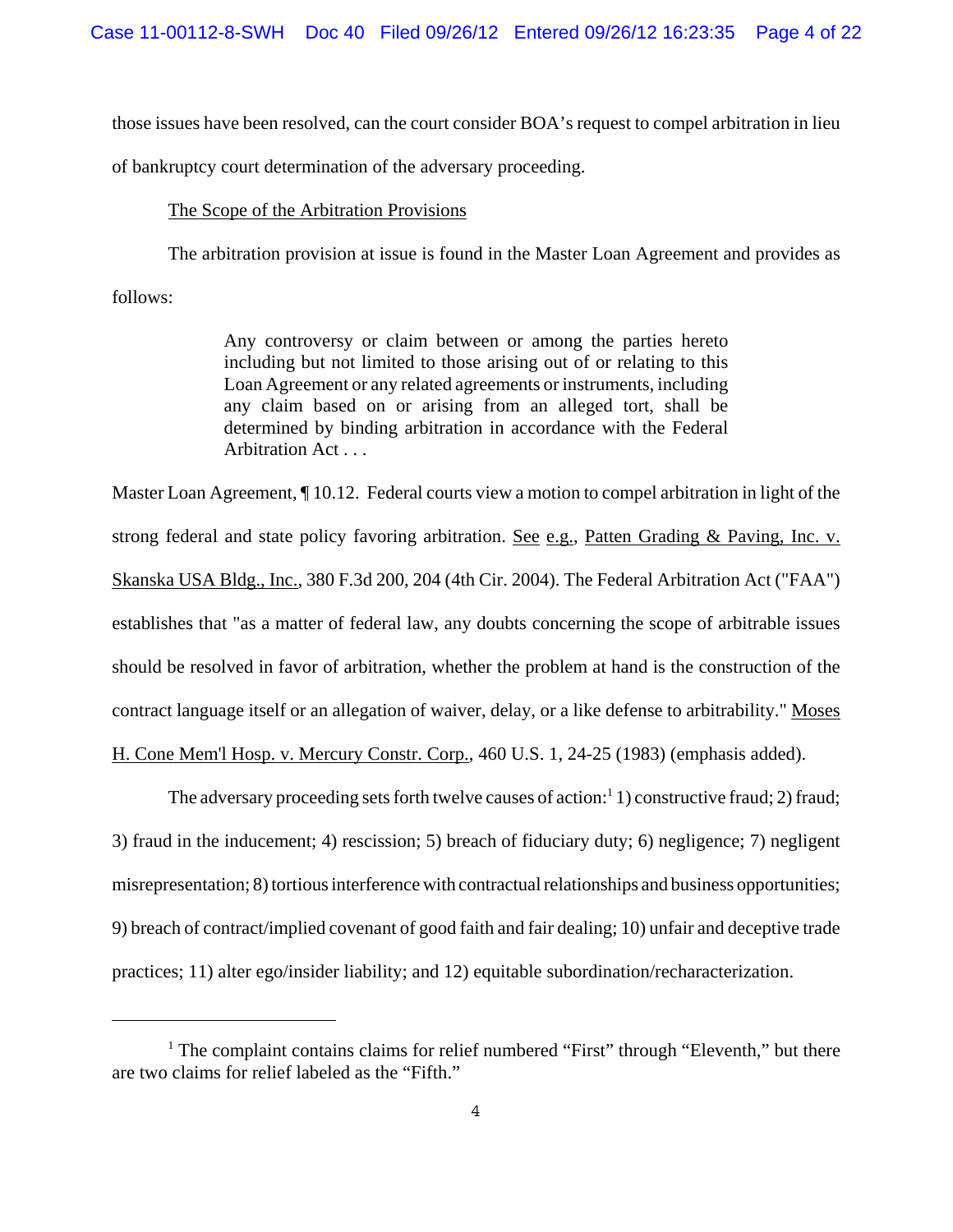The arbitration clause purports to cover any dispute between the parties, even those unrelated to the loan relationship. The language is broad and all encompassing, and in accordance with the majority of courts who have evaluated the scope of such provisions, the court finds that all of the causes of action asserted by the debtor are covered by the arbitration provisions. See, e.g., Cara's Notions v. Hallmark Cards, Inc., 140 F.3d 566, 569 (4th Cir. 1998) (finding that an "extremely broad arbitration clause," which called for arbitration of "[a]ny controversy or claim arising out of or relating to  $\dots$  any aspects of the relationship," covered all conflicts between the parties); Levin v. Alms and Assocs., Inc., 634 F.3d 260, 267 (4th Cir. 2011) (holding, in light of the presumption in favor of arbitrability, that broad language referring to "[a]ny dispute" encompassed any disputes between the parties, past or present); Wachovia Bank v. Schmidt, 445 F.3d 762 (4th Cir. 2006) (holding that an arbitration clause encompassing all disputes under a contract covers any dispute between the parties that has a significant relationship to the contract).

#### Waiver

The court turns to the question of whether BOA has waived its rights under the arbitration clause. TP contends that BOA waited two years to assert the right to arbitration, and that it was prejudiced due to BOA's delay. TP also argues that it was prejudiced by the activities undertaken by BOA in the state court action. Particularly, TP points to (1) the dismissal of the counterclaim in the state court action; (2) the attachment and garnishment orders obtained in the state court action, and (3) the entry of summary judgment against the non-TP defendants in the state court action.

Waiver of the right to arbitrate is "not to be lightly inferred" and the party opposing arbitration bears a heavy burden of proving waiver. MicroStrategy, Inc. v. Lauricia, 268 F.3d 244,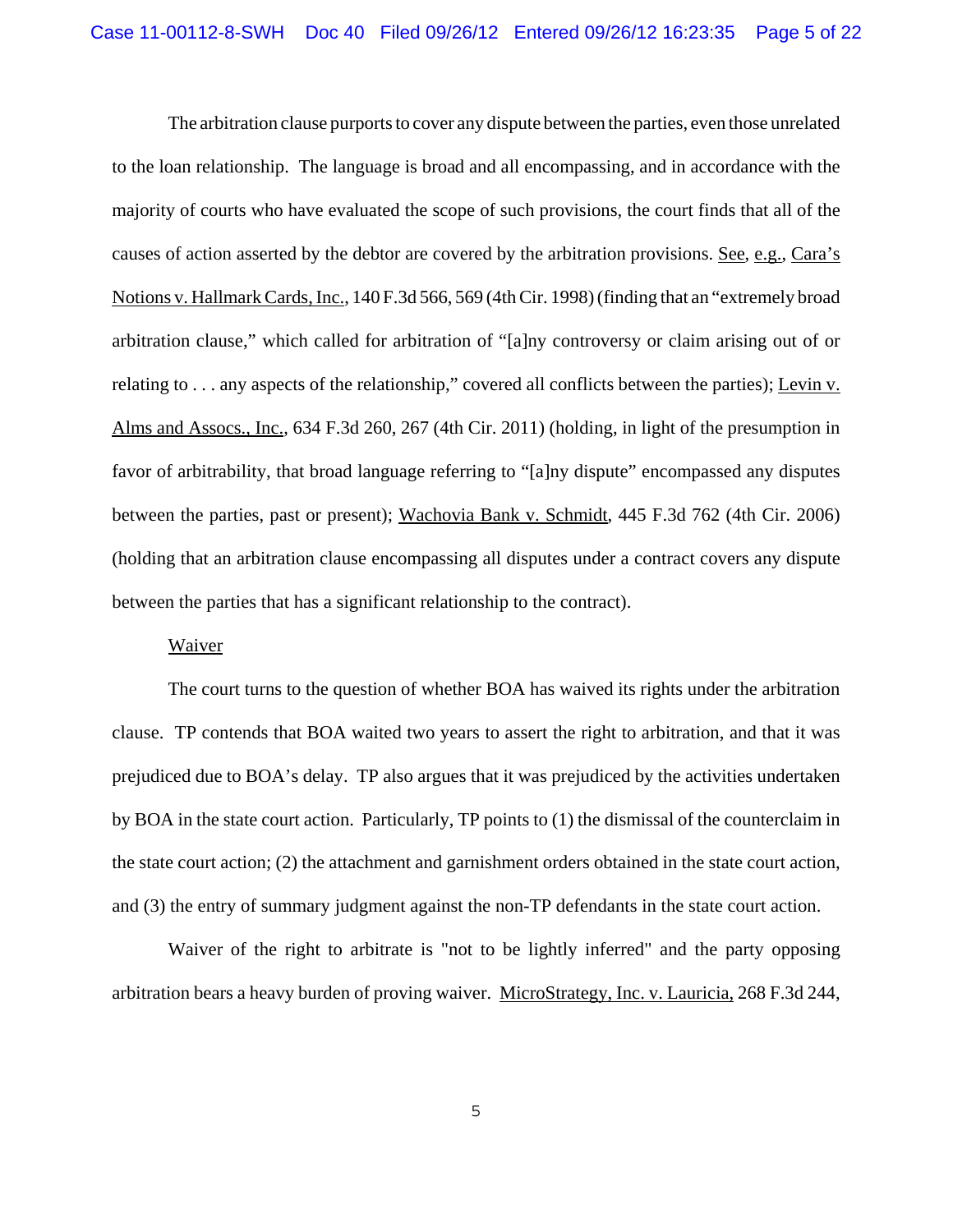249 (4th Cir. 2001); Patten Grading, 380 F.3d 200 (4th Cir. 2004); Am. Recovery Corp. v. Computerized Thermal Imaging, Inc., 96 F.3d 88, 95 (4th Cir. 1996).

Under Section 3 of the FAA, a party loses its right to arbitrate if it is in "default" in proceeding with such arbitration. 9 U.S.C. § 3. Default in this context resembles waiver, but due to the strong federal policy favoring arbitration, courts have limited the circumstances that can result in statutory default. Maxum Founds., Inc. v. Salus Corp., 779 F.2d 974, 981 (4th Cir. 1985). Default only occurs when the moving party "so substantially utiliz[es] the litigation machinery that to subsequently permit arbitration would prejudice the party opposing the stay." Microstrategy, 268 F.3d at 249 (internal citations omitted). Sufficient prejudice may arise when the party asserting the right to arbitration actively participates in litigation in a manner inconsistent with that right. Maxum, 779 F.2d at 981. Actual prejudice is required. Microstrategy, 268 F.3d at 250; Patten Grading, 380 F.3d at 206.

The extent of the moving party's trial-oriented activity is a material factor in assessing whether the other party would be prejudiced. Fraser v. Merrill Lynch Pierce, Fenner & Smith, Inc., 817 F.2d 250, 252 (4th Cir. 1987). However, even if the party seeking arbitration has aggressively invoked the litigation machinery, waiver has not occurred unless the opposing party suffers actual prejudice. Microstrategy, 268 F.3d at 249. "Neither delay nor the filing of pleadings by the party seeking a stay will suffice, without more, to establish waiver of arbitration." Fraser, 817 F.2d at 252. The factors relevant to the prejudice inquiry may include the

> timeliness of the motion to compel arbitration, the degree to which the merits of the nonmovant's claims have been contested by the party moving for arbitration, whether the non-movant is otherwise aware of the movant's intention to seek arbitration, the extent of non-merits motion practice that has transpired, the movant's assent to the trial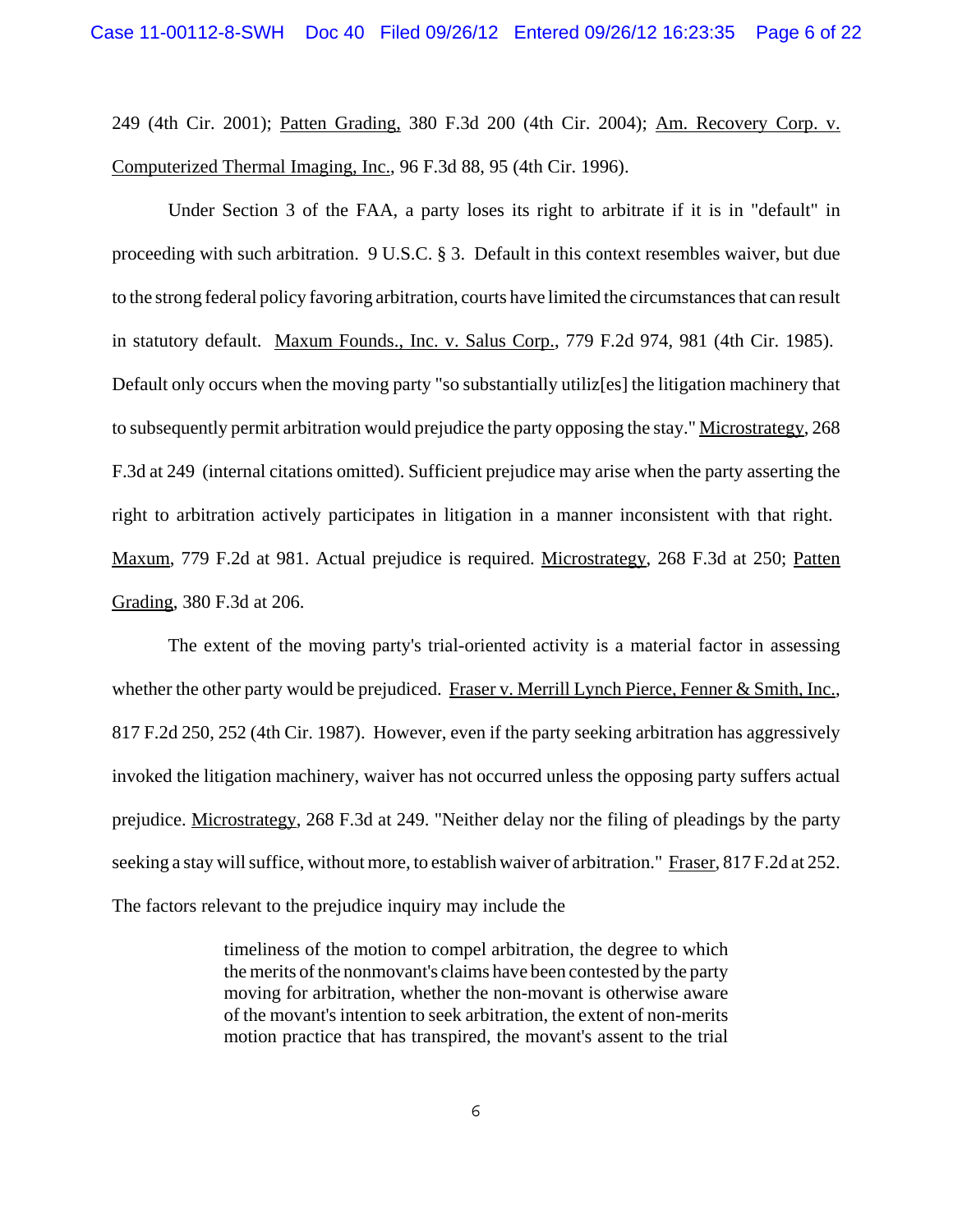court's pretrial orders, and the degree to which the parties have engaged in discovery.

# Zimmer v. CooperNeff Advisors, Inc., 523 F.3d 224, 231 (3d Cir. 2008).

TP argues that because BOA waited two years from the time that it initiated its state court action against the debtor and related entities to assert a right to arbitration, BOA's motion was untimely and that it has been thereby prejudiced. Even if the two year delay suggested by TP did, in fact occur, there is no evidence that such delay caused TP to suffer actual prejudice. As stated above and as noted by TP in its response, short delays should be heavily weighed against a finding of waiver and longer delays without evidence of prejudice do not constitute waiver. Plaintiff's Mem. of Law, Docket No. 11, p. 21. TP cites a number of cases in which a delay of 3 to 15 months in pursuing arbitration was found to be sufficient to support a finding of waiver. $2$  However, in the majority of those cases, the delay occurred in the context of a single proceeding involving two parties. For example, in Nino v. Jewelry Exchange, Inc., 609 F.3d 191 (3d Cir. 2010), an individual brought a discrimination suit against his former employer in district court, the matter was litigated for 15 months, and only then did the employer move to compel arbitration. On the other hand, in MicroStrategy, Inc. v. Lauricia, 268 F.3d 244, 249-51 (4th Cir. 2001), the Fourth Circuit determined that no meaningful delay occurred where an employer filed three separate actions against an employee before seeking arbitration six months after filing the first action. In that case, the court noted that the arbitration request was made one month after the employee filed her own complaint

<sup>&</sup>lt;sup>2</sup> See Nino v. Jewelry Exchange, Inc., 609 F.3d 191, 208 (3d Cir. 2010); American Reliable Ins. Co. v. Stillwell, 212 F. Supp. 2d 621 (N.D.W.Va. 2002), reconsideration denied, aff'd, 336 F.3d 311 (4th Cir. 2003); Matter of Arbitration Between S & R Co. of Kingston and Latona Trucking, Inc., 984 F. Supp. 95 (N.D.N.Y. 1997), aff'd, 159 F.3d 80 (2nd Cir. 1998), cert. dismissed 528 U.S. 1058 (1999); Viking Packaging Technologies, Inc. v. Prima Frutta Packing, Inc., 629 F. Supp. 2d 883 (E.D. Wis. 2009).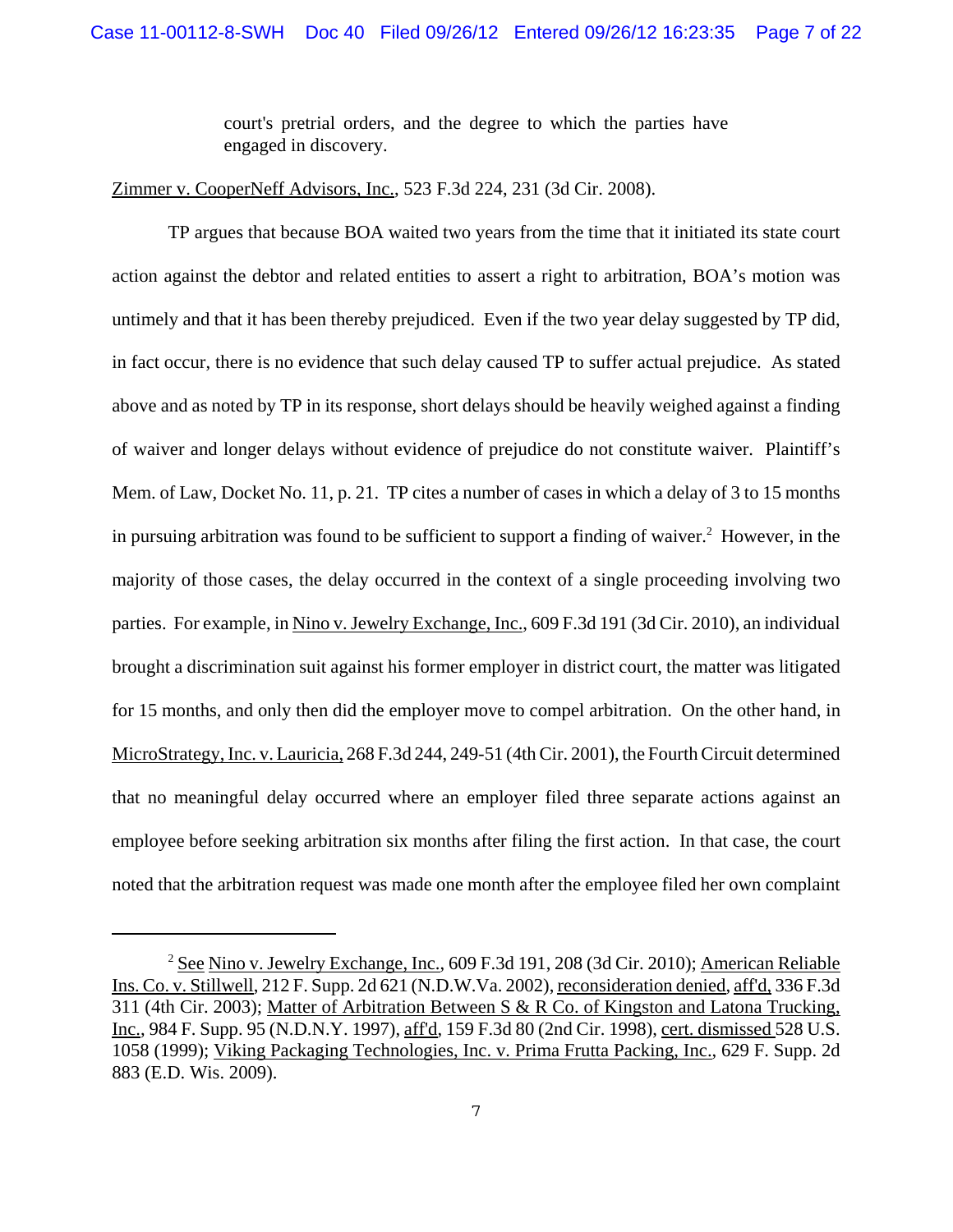against the employer, and that the record did not contain evidence of prejudice caused by the delay in and of itself. In the present case, although the time between the first action filed by BOA and the arbitration request was nearly two years, intervening factors occurred in that TP voluntarily dismissed its fraud related claims in a counterclaim to BOA's state court action, and TP filed a bankruptcy petition, staying that action. Further, BOA sought arbitration 34 days after TP filed its complaint initiating this proceeding, which is centered around fraud rather than collection on a debt. While acknowledging that the two-year overall time period is lengthy, the court finds that this delay, standing alone, does not support a finding of prejudice. This is not a case in which BOA filed a complaint against a single defendant on a particular set of issues, litigated the case for two years, and then filed a motion to compel arbitration. Instead, BOA sought arbitration 34 days after the filing of TP's complaint, which raised issues significantly different from those raised by BOA in its initial state court action.

TP next argues that BOA waived its arbitration rights by virtue of its conduct during the litigation in the state court action. TP contends that BOA acknowledged its right to assert its fraudrelated claims in court when it obtained a consent order dismissing the counterclaims asserted by TP based on TP's counsel's indication that it intended to later seek leave of court to amend its pleadings. Accordingly, the counterclaims were dismissed without prejudice to TP. TP argues that by doing so, BOA acknowledged TP's right to seek leave of court to file its claims instead of being required to seek arbitration of those claims and thus waived its right to arbitration.

However, TP fails to show what actual prejudice it suffered from the dismissal. The counterclaim was dismissed without prejudice. The dismissal was consented to by TP's counsel at that time. TP could reassert those claims at some later time, and did in fact do so by way of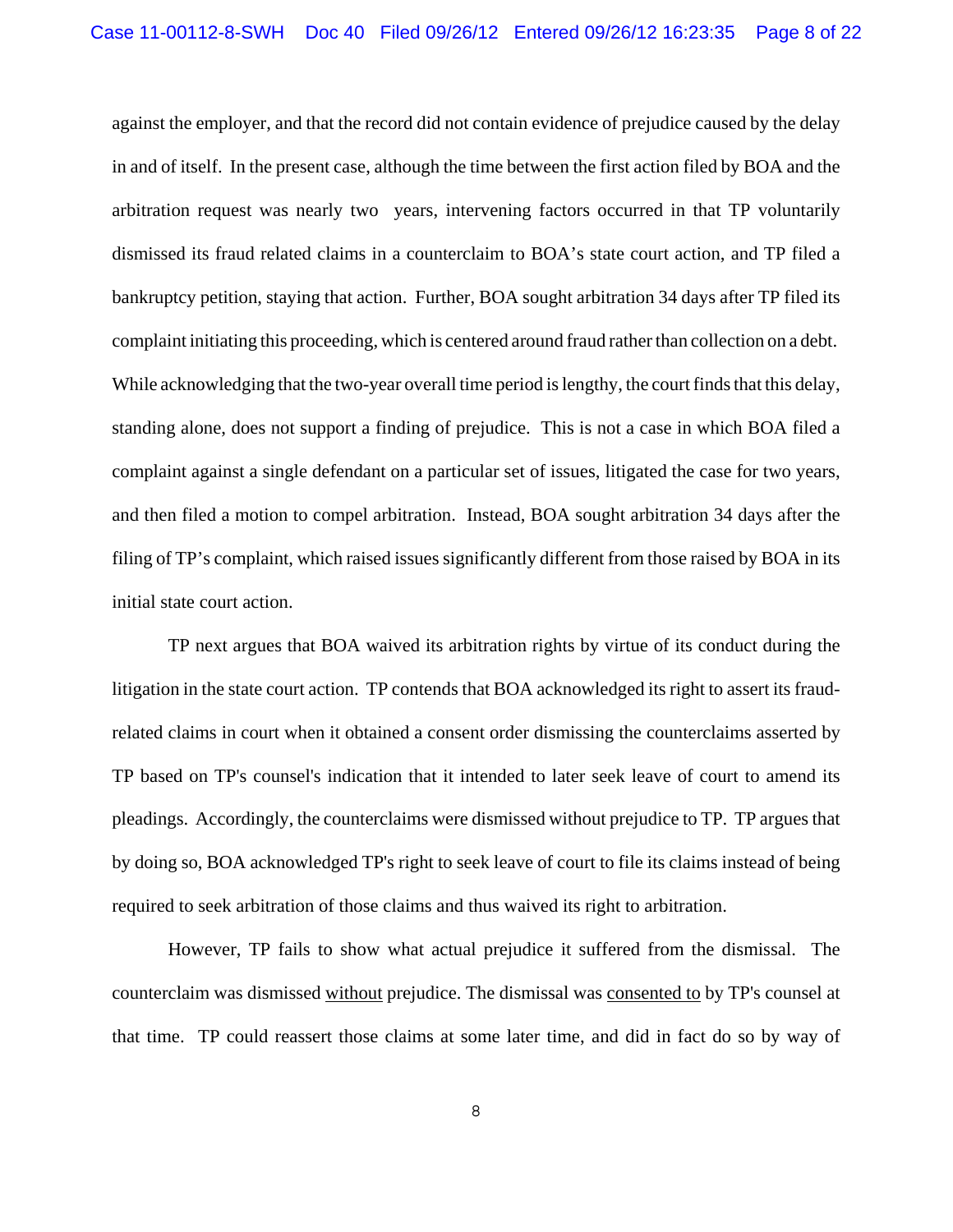initiating an adversary proceeding in this court. There were no contested hearings, discovery or briefing undertaken on this issue. TP did not incur substantial expense in obtaining the dismissal. In fact, even if the parties had engaged in some level of discovery or pretrial activity, or incurred some expense during the pre-trial or trial process, that would not necessarily support a finding of waiver. See e.g. Patten, 380 F.3d at 206-07 (finding that the amount of discovery undertaken, namely, the exchange of interrogatories and request for production of documents, was not sufficient to support waiver); Microstrategy, 268 F.3d at 254 (finding that the moving party did not waive the right to arbitration even though litigation of the prior claims involved many motions, responses, depositions and other procedural maneuvers).

TP also argues that BOA took advantage of the court forum by securing attachment and other supplemental orders which were not otherwise available within the arbitration process and thus deprived TP of the use and pecuniary benefits of the property obtained by those supplemental litigation processes for the duration of this dispute. Obtaining an attachment order could be a factor for the court to consider in determining whether a party has been prejudiced. See Expofrut v. M/V ACONCAGUA, 280 F. Supp. 2d 374 (E.D. Pa. 2003) (filing of various ex parte pleadings to effect the attachment was a factor in finding waiver); Zimmer, 523 F.3d at 231 (reasoning that whether the court issued an order or not was a factor for the court to consider). However, even in these cases, the court noted that the dispositive question is whether the party objecting to the arbitration has suffered actual prejudice or not by the use of the litigation process. See, e.g., Zimmer, 523 F.3d at 231 (stating that "'prejudice is the touchstone for determining whether the right to arbitrate has been waived' by litigation conduct") (citation omitted). Otherwise, a party does not waive its right to arbitration even if the attachment is only available within the litigation process and may indicate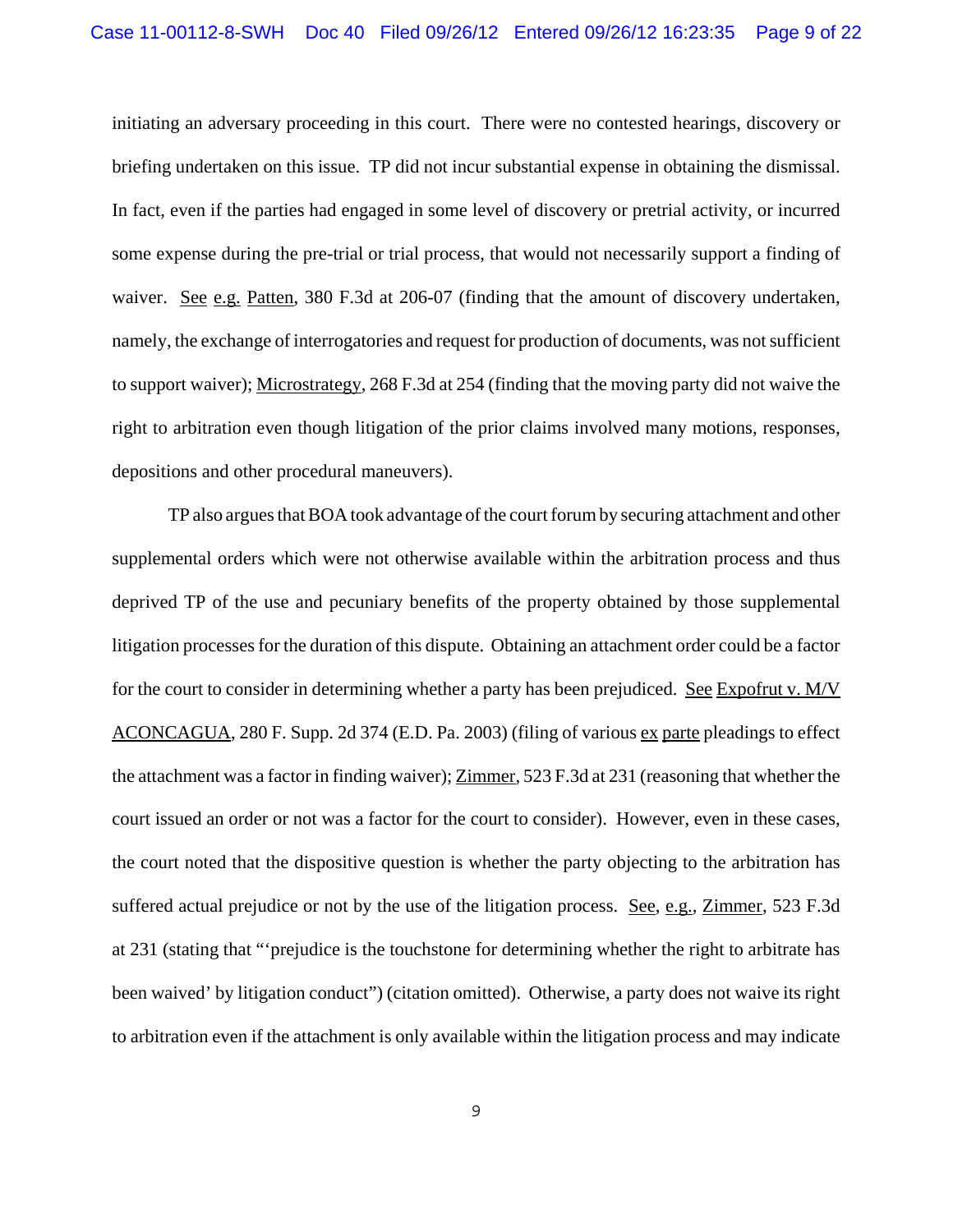# Case 11-00112-8-SWH Doc 40 Filed 09/26/12 Entered 09/26/12 16:23:35 Page 10 of 22

a party's intention to use litigation tools. TP cannot show actual prejudice as a result of BOA obtaining attachment and garnishment orders. Pursuant to the court's Order Directing Turnover of Property of the Debtor's Estate, the rental income and proceeds derived from the lease of real property (including improvements) attached during the state court litigation have been turned over to TP. See Case No. 10-01594-8-SWH, Docket No. 102. TP's chapter 7 trustee has continued to collect the rental income and other revenues and those monies are being held for its benefit. In fact, according to the Master Loan Agreement, TP agreed that no "provisional or ancillary remedies shall constitute a waiver of the right of any party . . . to arbitrate the merits of the controversy or claim occasioning resort to such remedies." Master Loan Agreement, ¶ 10.12(b). It is difficult to say TP was prejudiced by that to which it agreed.

Finally, TP argues that BOA obtained a final judgment finding that TP had defaulted on a valid debt, and this judgment impaired TP's legal position by preventing it from disputing the validity or enforceability of the debt before an arbitrator or the court. However, the records show otherwise. BOA has already obtained orders and judgments which found the existence of a valid debt in the foreclosure proceedings in Pender County and Onslow County. TP did not appeal those orders, and they became final.<sup>3</sup> Therefore, there is no causal link between BOA obtaining summary judgment and the claim that prejudice resulted from the finding that the debt was valid.

Moreover, even assuming that prior orders found the existence of a valid debt, TP is not collaterally estopped from challenging this finding if it did not have a full and fair opportunity to

<sup>&</sup>lt;sup>3</sup> BOA did not waive its right to arbitration by engaging in the judicial foreclosure process because the Master Loan Agreement provides that the "maintenance of an action for foreclosure" shall not "constitute a waiver of the right . . . to arbitrate the merits of the controversy or claim occasioning resort to such remedies. Master Loan Agreement, ¶ 10.12(b).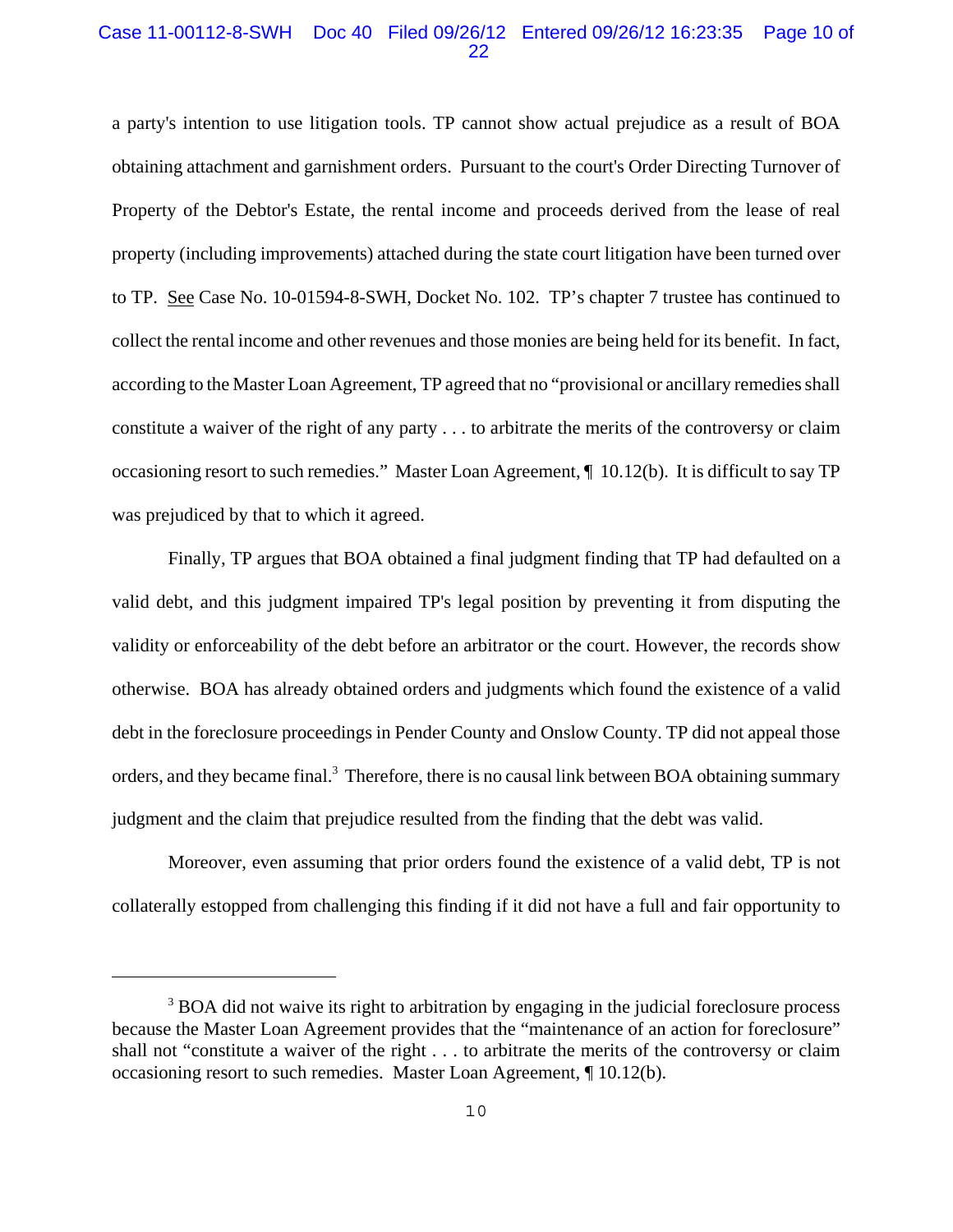### Case 11-00112-8-SWH Doc 40 Filed 09/26/12 Entered 09/26/12 16:23:35 Page 11 of 22

litigate that issue. Allen v. McCurry, 449 U.S. 90, 94-95, 101 S. Ct. 411, 66 L.Ed. 308 (1980). According to the record, summary judgment was only entered against the non-TP defendants. The state court action against TP was pending at the time of the filing of the petition by TP on March 1, 2010. It was not until September 23, 2010 that BOA filed a motion for summary judgment against the non-TP defendants and obtained the judgment on October 7, 2010. TP was not involved in this summary judgment proceeding. Accordingly, any issues decided in the summary judgment order are not preclusive to TP. TP still has an opportunity to litigate the issue of the validity of the debt.

In conclusion, TP does not satisfy its heavy burden of establishing any actual prejudice from BOA's activities in prior litigation, and BOA has not waived its right to arbitration. Inasmuch as BOA has not waived the arbitration provisions in the loan documents, the court must now determine whether the contractual right to arbitration supersedes the bankruptcy court's authority to determine the dispute.

#### Federal Arbitration Policy

Arbitration provisions "generally are favored in federal courts. In bankruptcy proceedings, however, whether a proceeding is a 'core proceeding' as defined by 28 U.S.C. § 157(b) generally determines whether an arbitration clause can be enforced." D&B Swine Farms, Inc. v. Murphy-Brown, LLC, 430 B.R. 737, 741 (Bankr. E.D.N.C. 2010), citing White Mountain Mining Co., LLC v. Congleton, LLC, 403 F.3d 164, 169 (4th Cir. 2005) and Blanchard Transp., 2008 WL 619379 at \*1 (Bankr. E.D.N.C. 2008). More particularly, in the Fourth Circuit, controlling precedent establishes that "[a]rbitration is inconsistent with centralized decision-making because permitting an arbitrator to decide a core issue would make debtor-creditor rights 'contingent upon an arbitrator's ruling' rather than the ruling of the bankruptcy judge assigned to hear the debtor's case."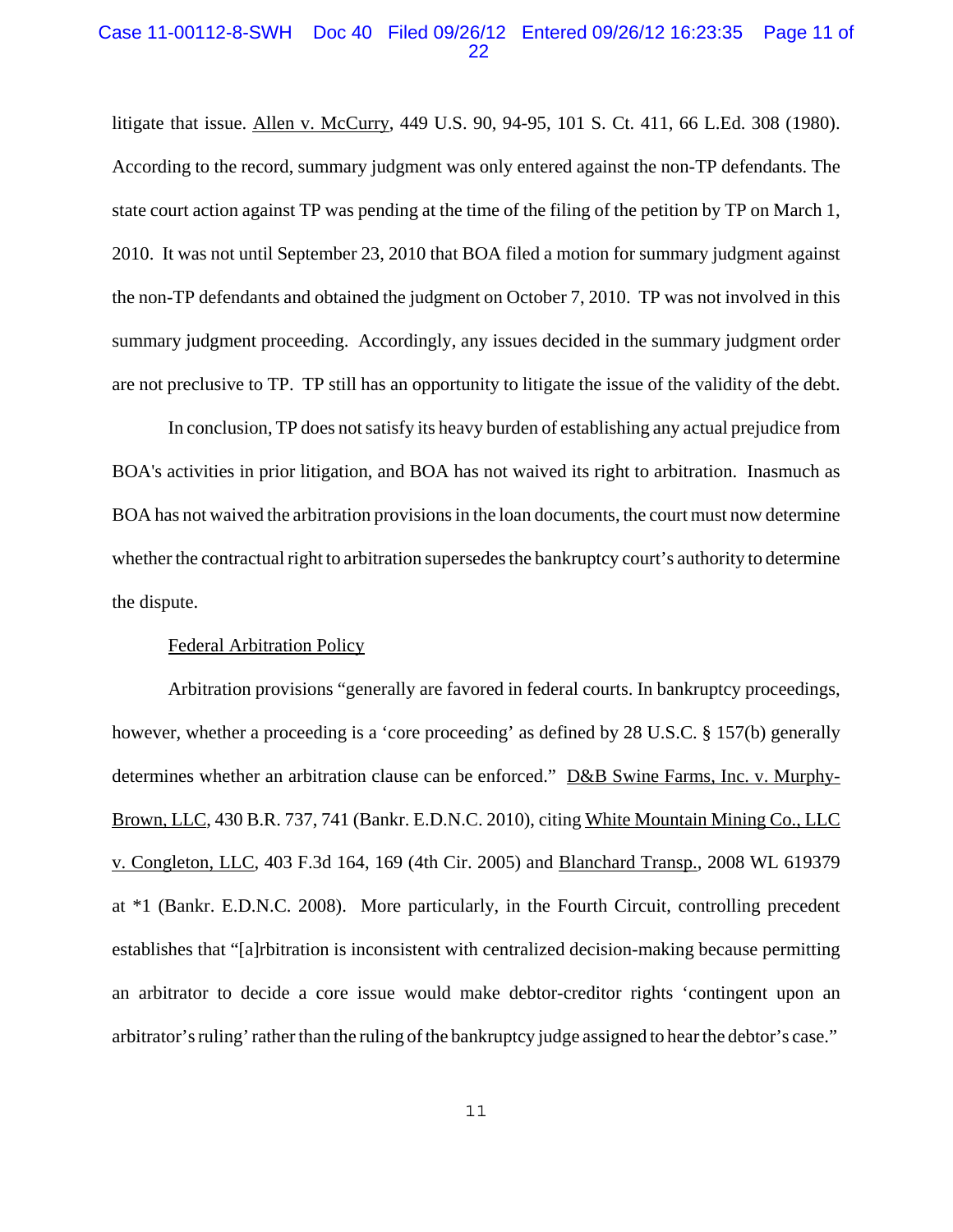### Case 11-00112-8-SWH Doc 40 Filed 09/26/12 Entered 09/26/12 16:23:35 Page 12 of 22

White Mountain, 403 F.3d at 169 (internal citation omitted), quoted in D&B Swine Farms, 430 B.R. at 741. In the bankruptcy context, then, "the burden is on the party opposing arbitration to show that Congress intended to 'limit or prohibit waiver of a judicial forum for a particular claim' under the Federal Arbitration Act." D&B Swine Farms, 430 B.R. at 741, construing Shearson/Am. Express, Inc. v. McMahon, 482 U.S. 220, 226 (1987), as quoted in Blanchard Transp., 2008 WL 619379 at \*1. Thus, if the matter is non-core, it is generally referred to arbitration consistent with the policy in favor of arbitration; however if a core proceeding is at issue, the policy in favor of centralized determination in the bankruptcy court generally prevails.

In light of this dichotomy between bankruptcy and arbitration policy, the court must evaluate each cause of action in the present adversary proceeding to determine whether it is a core proceeding. The bankruptcy court has authority to "hear and determine all cases under title 11 and all core proceedings arising under title 11, or arising in a case under title 11 . . . and may enter appropriate orders and judgments." 28 U.S.C. § 157(b)(1); Stern, 131 S. Ct. at 2604; Yellow Sign, 466 B.R. at 765. Section 157(b)(2) contains a list of sample core proceedings, and these proceedings include, but are not limited to, the "allowance or disallowance of claims against the estate" along with "counterclaims by the estate against persons filing claims against the estate." 28 U.S.C. § 157(b)(2); Stern, 131 S. Ct. at 2604; Yellow Sign, 466 B.R. at 765-66. Although some courts consider claims that arise in pre-petition litigation and are used to challenge a creditor's proof of claim to be examples of core proceedings under § 157(b)(2), other courts have found that "[p]repetition common law actions for a claim requiring adjudication of factual disputes unrelated to bankruptcy are not core claims. These claims are private rights because they are 'state law action[s] independent of the federal bankruptcy law and not necessarily resolvable by a ruling on the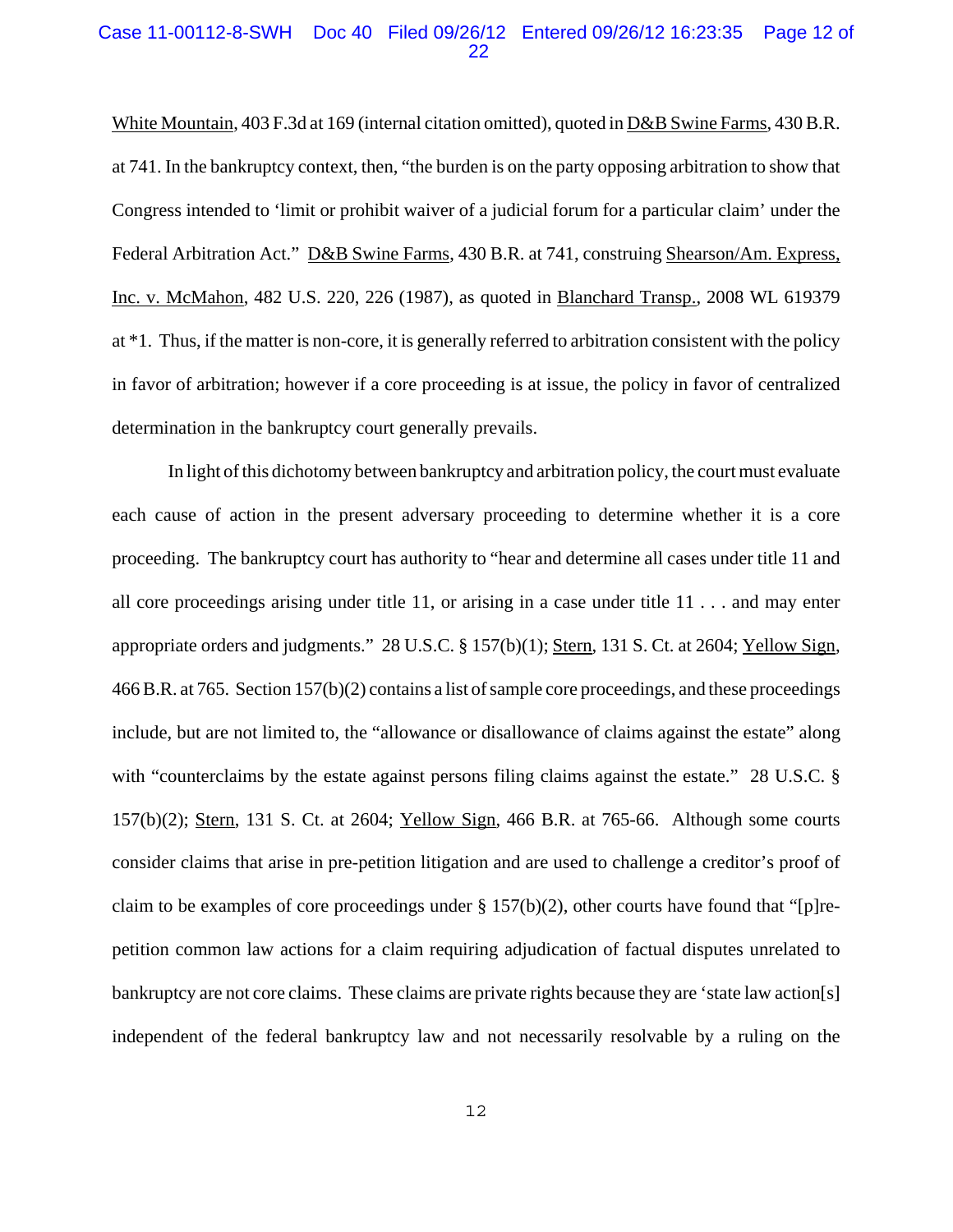# Case 11-00112-8-SWH Doc 40 Filed 09/26/12 Entered 09/26/12 16:23:35 Page 13 of 22

creditor's proof of claim in bankruptcy.'" In re Fairfield Sentry Ltd. Litigation, 458 B.R. 665, 688 (S.D.N.Y. Sept. 19, 2011) (quoting Stern, 131 S. Ct. at 2611); see also Burns v. Dennis (In re: Southeastern Materials, Inc.), 467 B.R. at 362-63 (Bankr. M.D.N.C. 2012) (citing Granfinanciera v. Nordberg, 492 U.S. 33, 56 (1989)) (holding that "common-law actions to augment the size of the estate involving disputed facts to be determined by a jury are not core"); Yellow Sign, 466 B.R. at 767 n.19 (noting authority to the effect that common law actions independent of federal bankruptcy law are not necessarily resolvable by a ruling on the creditor's proof of claim in bankruptcy).

Some courts have found that although an action was initiated by a complaint rather than a traditional counterclaim, "such actions are in the nature of a counterclaim when asserted against parties who have filed proofs of claim in the bankruptcy case." Shaia v. Taylor (In re Connelly), B.R.  $\ldots$ , 2012 WL 1098431 at \*5 (Bankr. E.D. Va. 2012) (quoting Fort v. Suntrust Bank (In re Int'l Payment Grp., Inc.), 2011 WL 5330783 at \*2 (Bankr. D.S.C. 2011)); see also Blackshire v. Litton Loan Servicing, L.P., 2009 WL 426130 at \*3 (S.D. W.Va. 2009) (explaining that plaintiff's claims based in state law were core proceedings because the claims were essentially counterclaims against creditors who had filed proofs of claim in the bankruptcy proceeding; furthermore, because the plaintiff's claims for relief arose from the same transaction upon which the creditor's claims against the estate were based, the adversary proceeding constituted a counterclaim under § 157(b)(2)(C)). This court agrees that TP's claims against BOA are statutory core claims under § 157(b)(2) because they are counterclaims by the estate against persons filing claims against the estate. These claims were filed via complaint initiating this adversary proceeding but they now function as counterclaims to the claims filed by BOA against the estate.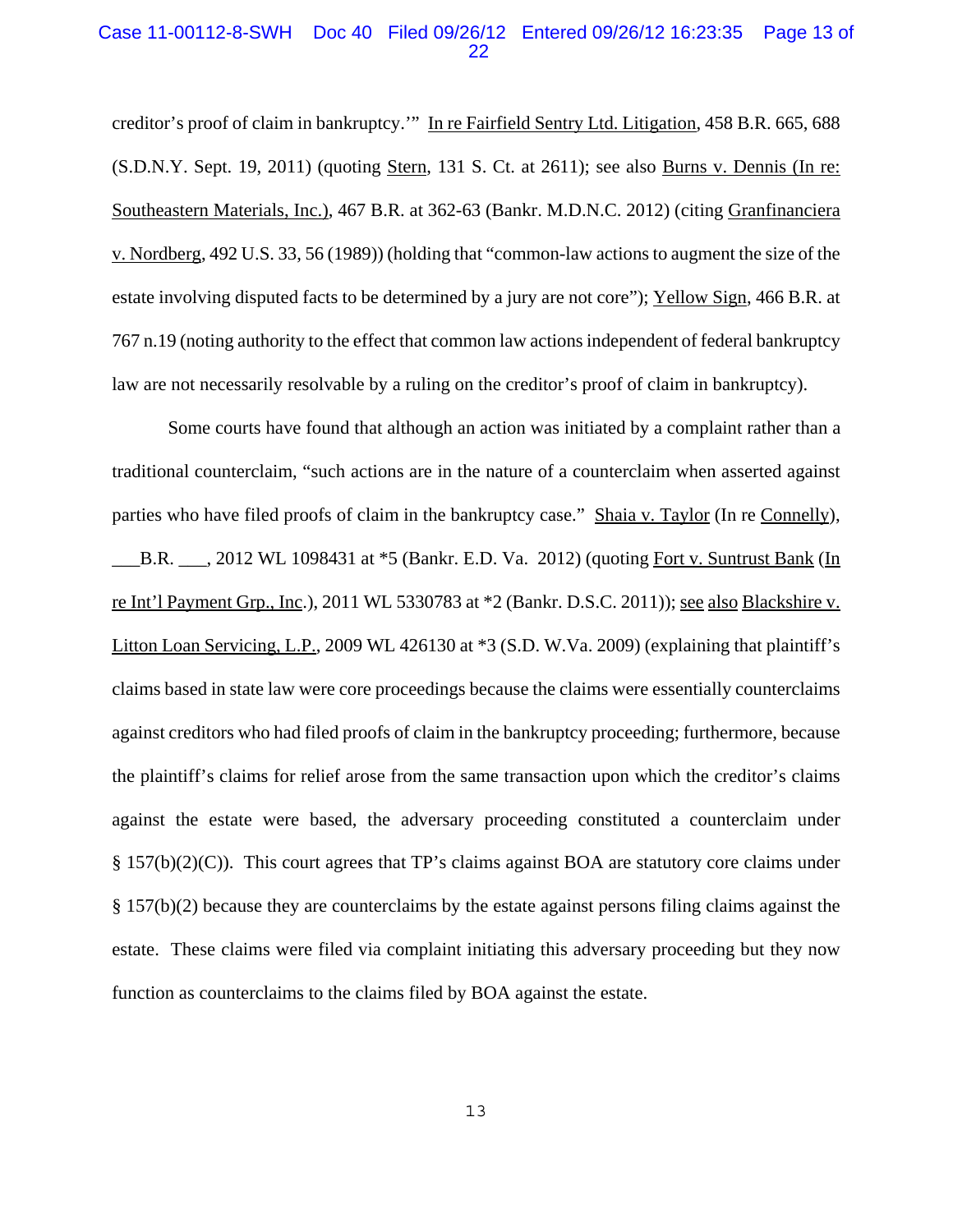# Case 11-00112-8-SWH Doc 40 Filed 09/26/12 Entered 09/26/12 16:23:35 Page 14 of 22

Although inartfully presented as counterclaims to the state court action, the gist of those claims are substantially similar to the claims asserted by TP in this adversary proceeding and are intended by way of defense, or as a set off, to the claim filed by BOA or seek affirmative relief. These claims will therefore be treated as counterclaims asserted by the debtor to the claim filed by the creditor, therefore the claims asserted by TP are statutorily core. However, in light of Stern v. Marshall, the court must determine whether the claims are constitutionally core.

# Ramifications of Stern v. Marshall on Bankruptcy Courts' Authority to Enter Final Orders in Core Proceedings

In the recent case of Stern v. Marshall, the Supreme Court found that in certain instances, bankruptcy courts cannot constitutionally render final orders on proceedings deemed core under § 157(b)(2). Stern, 131 S.Ct. at 2608; Yellow Sign, 466 B.R. at 767. More specifically, the Court found that while bankruptcy courts have the statutory authority to enter final judgments on a debtor's counterclaims against persons filing claims against the estate pursuant to the plain language of § 157(b)(2)(C), bankruptcy courts may not constitutionally enter final orders in non-bankruptcy matters that are based in common law or state law, or that would not necessarily be resolved in the claims allowance process in bankruptcy. However, the ruling in Stern does not prohibit the estate from bringing core counterclaims based in state law so long as the resolution of the counterclaim is necessary to the determination of whether a creditor's claim should be allowed in a bankruptcy case. Spanish Palms Mktg, LLC v. Kingston (In re Kingston), 2012 WL 632398 at \*2 (Bankr. D. Idaho 2012); see also City of Sioux City v. Civic Partners Sioux City, LLC (In re Civic Partners Sioux City, LLC), 2012 WL 761361 at \*8-10 (Bankr. N.D. Iowa 2012) (explaining that Stern did not completely eliminate state-law counterclaims by the estate from being a core proceeding, but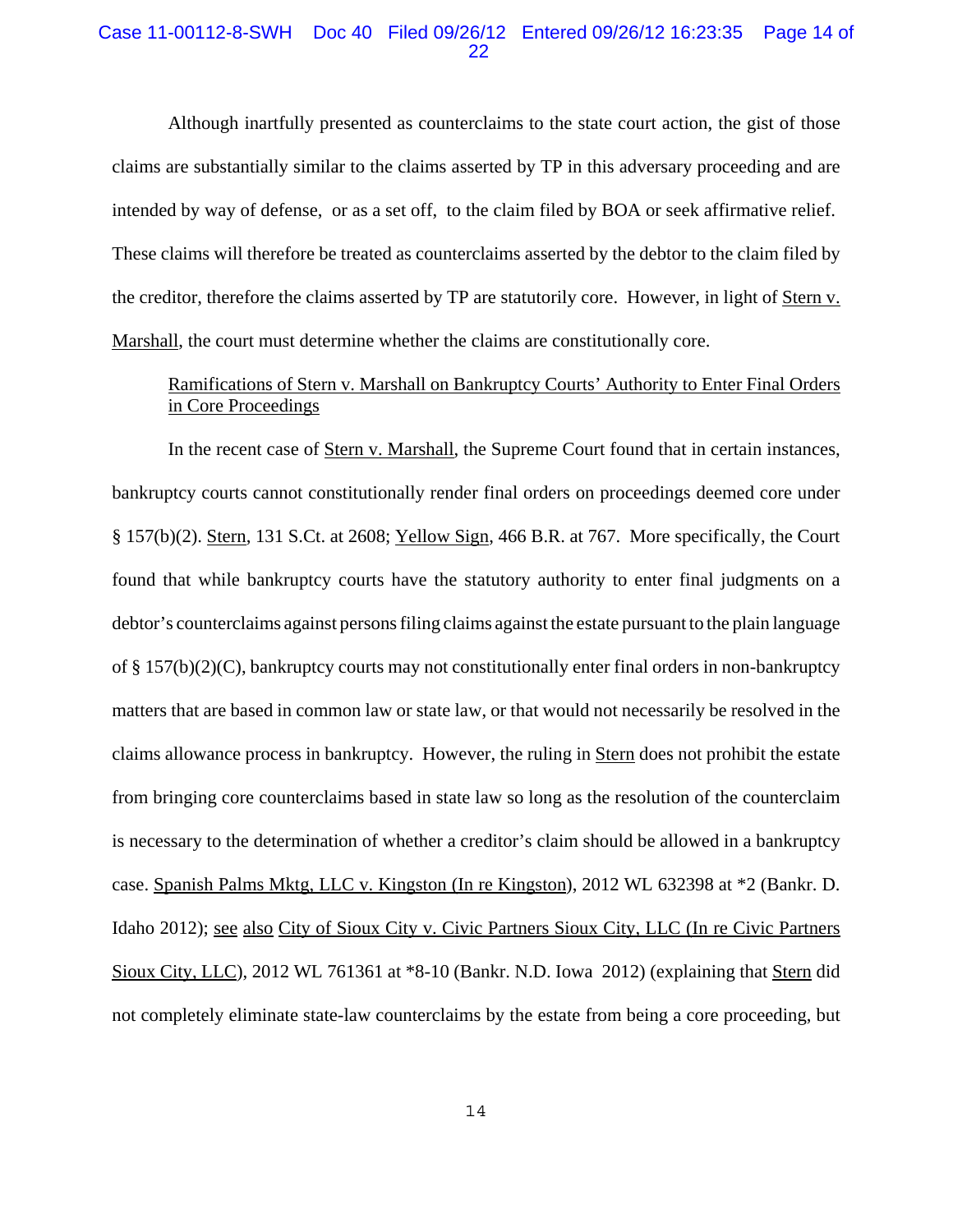# Case 11-00112-8-SWH Doc 40 Filed 09/26/12 Entered 09/26/12 16:23:35 Page 15 of 22

rather provided guidance on how broadly these counterclaims could reach without exceeding constitutional limitations).

In order to determine whether a matter is constitutionally core, then, a bankruptcy court looks to the two-prong test derived from the Court's decision in Stern. The first prong asks whether the action at issue stems from the bankruptcy itself, and the second asks whether the issue would "necessarily be resolved in" the claims allowance process. Stern at 2618; Yellow Sign, 466 B.R. at 768. If *either* of the prongs in the Stern test are met, then the matter is constitutionally core. Id.; Burns, 467 B.R. at 348; Yellow Sign, 466 B.R. at 768. It logically follows that if no prongs are met, then the matter is not core.

## 1. Constructive Fraud

TP's first claim for relief, for constructive fraud, asserts that BOA and Joyner compelled and/or influenced TP to purchase lots owned by Joyner, using TP's line of credit from BOA, resulting in substantial profits for BOA and Joyner at TP's expense. This claim does not stem from the bankruptcy itself because it first arose in state court and is based on state law, and thus does not satisfy the first prong of Stern.

To assess the latter half of the Stern test, courts generally look to see if a "common nucleus" of law and fact" exists to inextricably intertwine the claims and counterclaims. McElwee v. Scarff Bros., Inc. (In re McElwee), 469 B.R. 566, 576-77 (Bankr. M.D. Pa. 2012); see also Tolliver v. Bank of Am. (In re Tolliver), 464 B.R. 720, 736 (Bankr. E.D. Ky. 2012) (explaining that the court in Stern looked at not only the "factual overlap of the claim resolution and the counterclaim, but also the legal elements which must be determined to resolve the claim and the counterclaim and the remedies sought by the counterclaim and the impact on the claims allowance process"). Furthermore, for a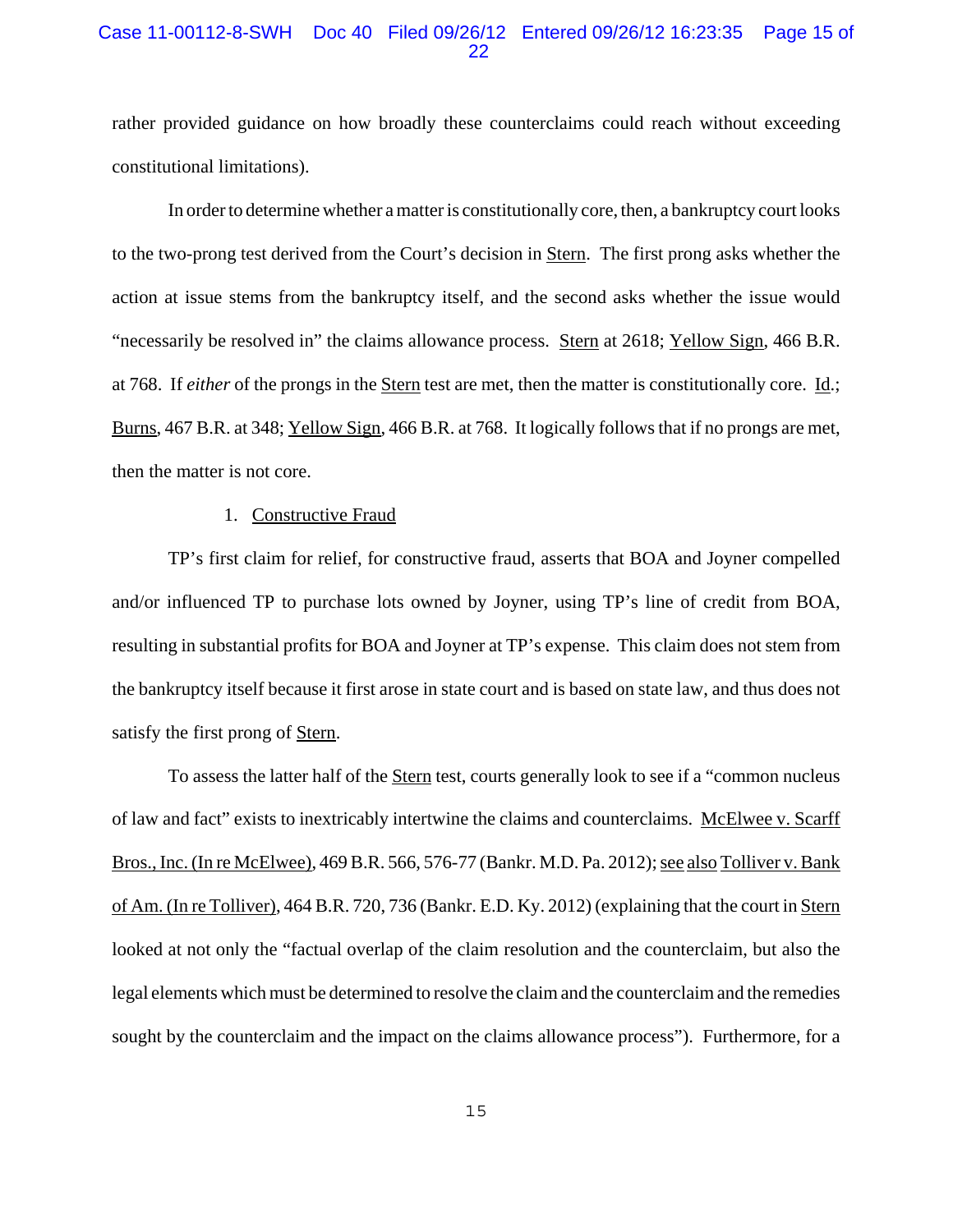# Case 11-00112-8-SWH Doc 40 Filed 09/26/12 Entered 09/26/12 16:23:35 Page 16 of 22

counterclaim to be necessarily resolved in ruling on the proof of claim, the relationship must be such that resolution of the counterclaim would alter the amount sought by the claimant. See In re Olde Prairie Block Owner, 457 B.R. 692, 698-99 (Bankr. N.D. Ill. 2011) (finding that two counterclaims for breach of contract had to be resolved in ruling on the proof of claim because one sought 'rescission' based on economic duress and the other sought damages for a breach of good faith and fair dealing, which would reduce the amount claimed by debtor). Moreover, a counterclaim that seeks to reduce the amount that debtors owe to a claimant should be contrasted with the situation where a bankruptcy estate is seeking affirmative monetary relief from a claimant to augment the bankruptcy estate. McElwee, 469 B.R. at 576. In other words, a counterclaim by the estate based in state law must seek to directly reduce or recoup the amount claimed in order to be resolved in ruling on the proof of claim. Applying this type of test, a counterclaim by the bankruptcy estate that seeks affirmative monetary relief to augment the estate but does not directly modify the amount claimed would not qualify as a claim to be resolved in ruling on the proof of claim. Finally, because this type of counterclaim would not be resolved in the claims allowance process, the claim would fail the second prong of Stern and be deemed a non-core proceeding.

In this first claim, TP asserts that BOA and Joyner took advantage of their position of trust in the lending relationship in order to benefit from larger profits from TP's increased use of the line of credit. Although this cause of action stems from the transactions giving rise to BOA's claim, it will not affect the calculation of the amount of BOA's proof of claim. Instead, it appears that the bankruptcy estate seeks affirmative monetary relief in order to augment the size of the estate, as opposed to asking for a modification of the amount claimed by BOA (though that would indirectly augment the estate). As such, this claim is not inextricably intertwined with BOA's proof of claim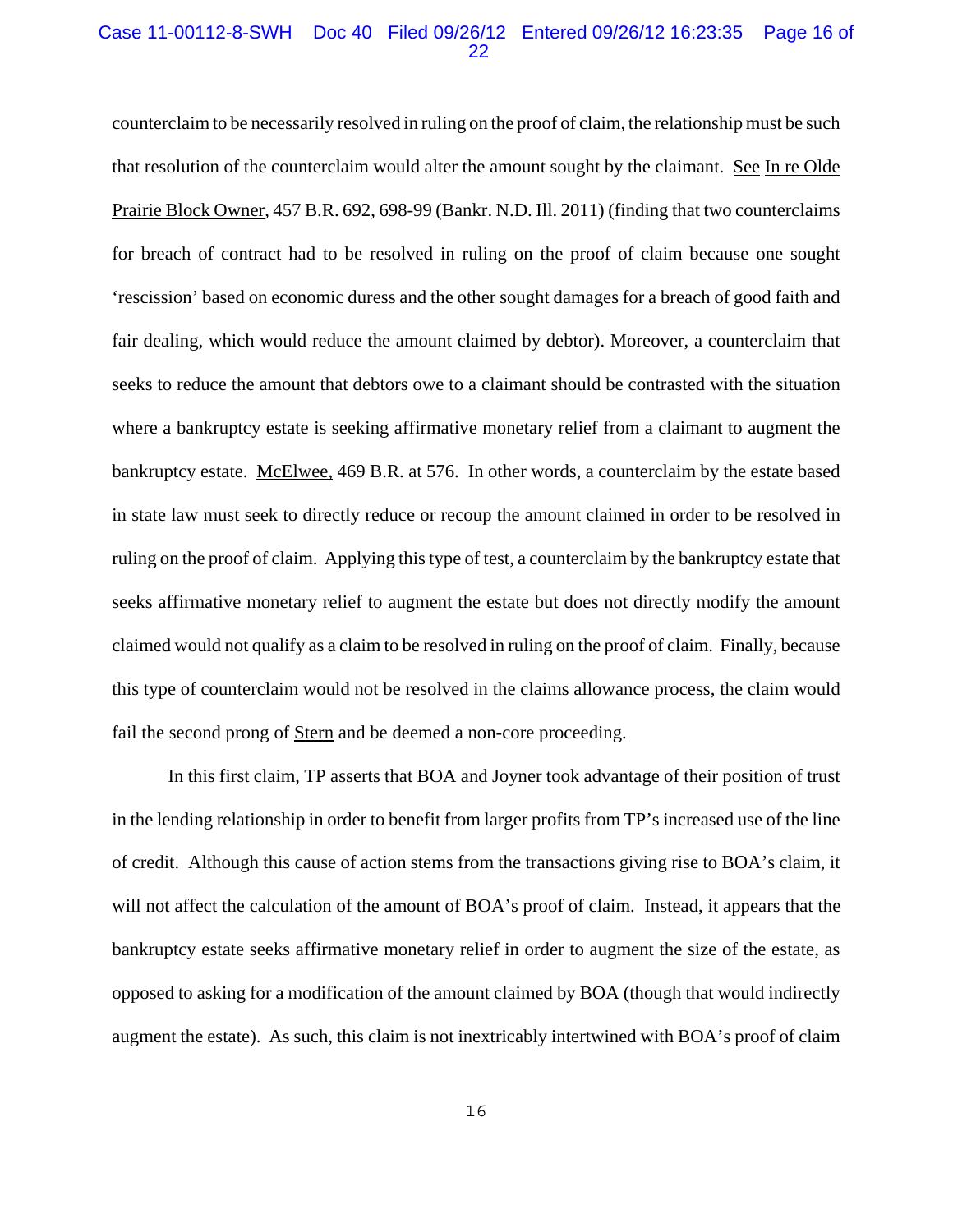and would not necessarily be resolved in the claims allowance process, thereby failing to satisfy the second prong of <u>Stern</u>. Because it is therefore not a core proceeding, this claim will be referred to arbitration.

#### 2. Fraud

In its second claim for relief, TP asserts that during the course of the lending relationship, and particularly between 2002 and 2008, BOA and Joyner made false representations to TP and/or concealed facts with the intent to deceive TP, and that TP reasonably relied on such representations to its detriment. As with the claim for constructive fraud, this claim does not stem from the bankruptcy itself because it first arose in state court and is based on state law, and thus does not satisfy the first prong of Stern.

Much like the first claim for constructive fraud, this cause of action arises out of the transactions underlying BOA's claim, but will not affect the calculation of the amount of BOA's proof of claim. As such, this claim would not necessarily be resolved in the claims allowance process and does not satisfy the second prong of Stern. This claim will be referred to arbitration.

### 3. Fraud in the Inducement

TP's third claim, for fraud in the inducement, asserts that BOA fraudulently induced TP to obtain the line of credit. Based on this alleged fraud, TP contends there was no mutuality and/or consideration for the various loan instruments executed by TP, rendering the instruments unenforceable. Although this claim fails the first prong of the Stern test in that it first arose in state court and is based on state law, it passes the second prong because it attacks the enforceability of the loan documents, the basis for the proof of claim. As such, this claim will necessarily be resolved in the claims allowance process and constitutes a core proceeding. As a core proceeding, the court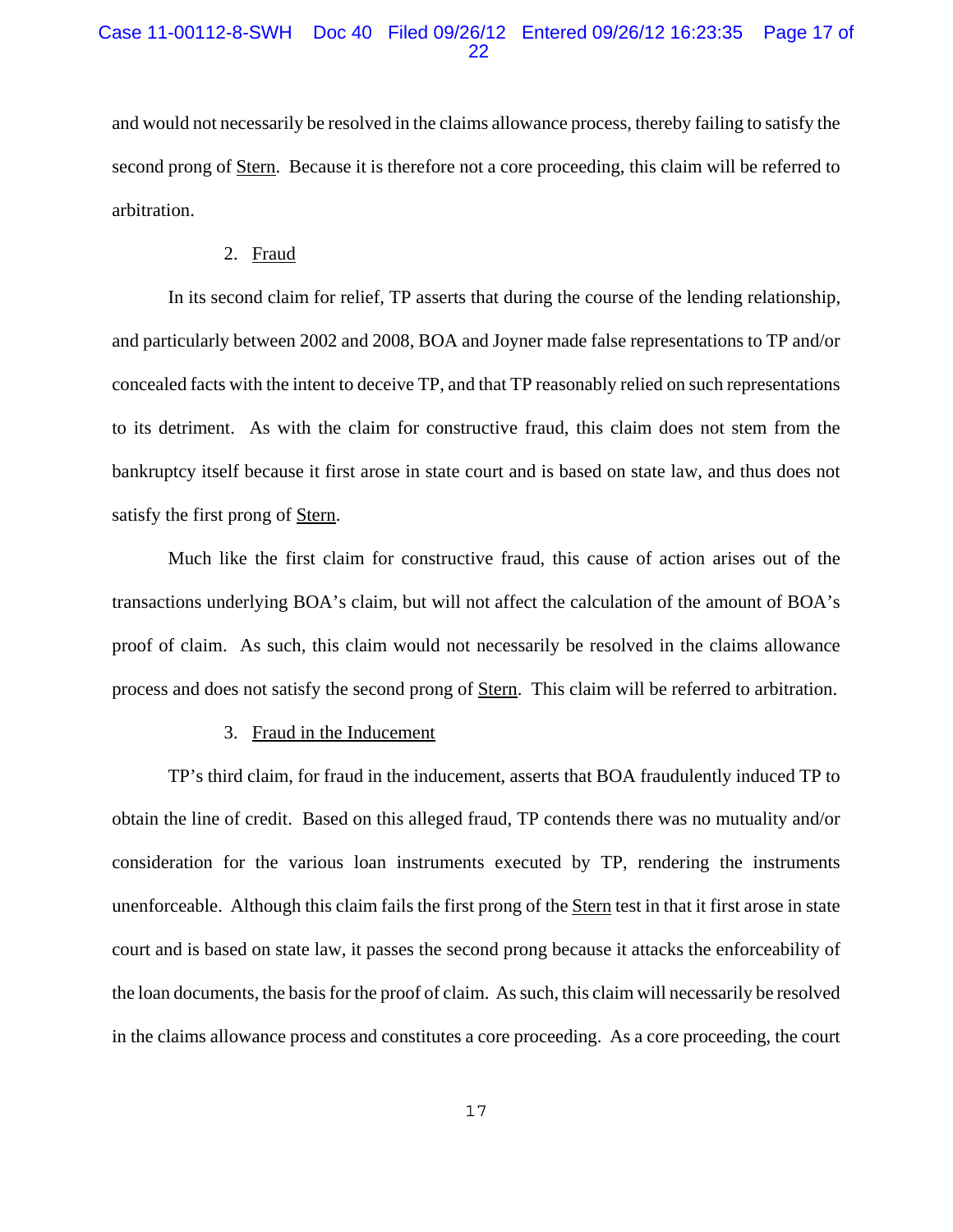# Case 11-00112-8-SWH Doc 40 Filed 09/26/12 Entered 09/26/12 16:23:35 Page 18 of 22

will issue a final ruling on whether BOA and Joyner fraudulently induced TP to enter into the loan instruments, thereby precluding enforcement of the instruments against TP. The claim will remain in this court for final determination.

#### 4. Rescission

In its fourth claim for relief, TP asserts that based on the alleged false and fraudulent representations and concealments by BOA and Joyner, TP may rescind any agreement that it executed with BOA. Much like the claim for fraud in the inducement, this claim fails the first prong of the Stern test because it first arose in state court and is based on state law, but passes the second prong in that it attacks the validity of the loan documents, the basis for the proof of claim. Accordingly, this claim will remain in this court for final determination.

## 5. Breach of Fiduciary Duty

TP contends in its fifth claim, for breach of fiduciary duty, that BOA breached its obligation to act in good faith and with due regard to the interests of TP, to TP's detriment in its decisions throughout the course of the lending relationship. This claim does not stem from the bankruptcy itself because it first arose in state court and is based on state law, and thus does not satisfy the first prong of Stern. Nor is the second prong of Stern satisfied. Although this cause of action arises out of the transactions underlying BOA's claim, it will not affect the calculation of the amount of BOA's proof of claim. As such, this claim would not necessarily be resolved in the claims allowance process. It will be treated as a non-core proceeding and referred to arbitration.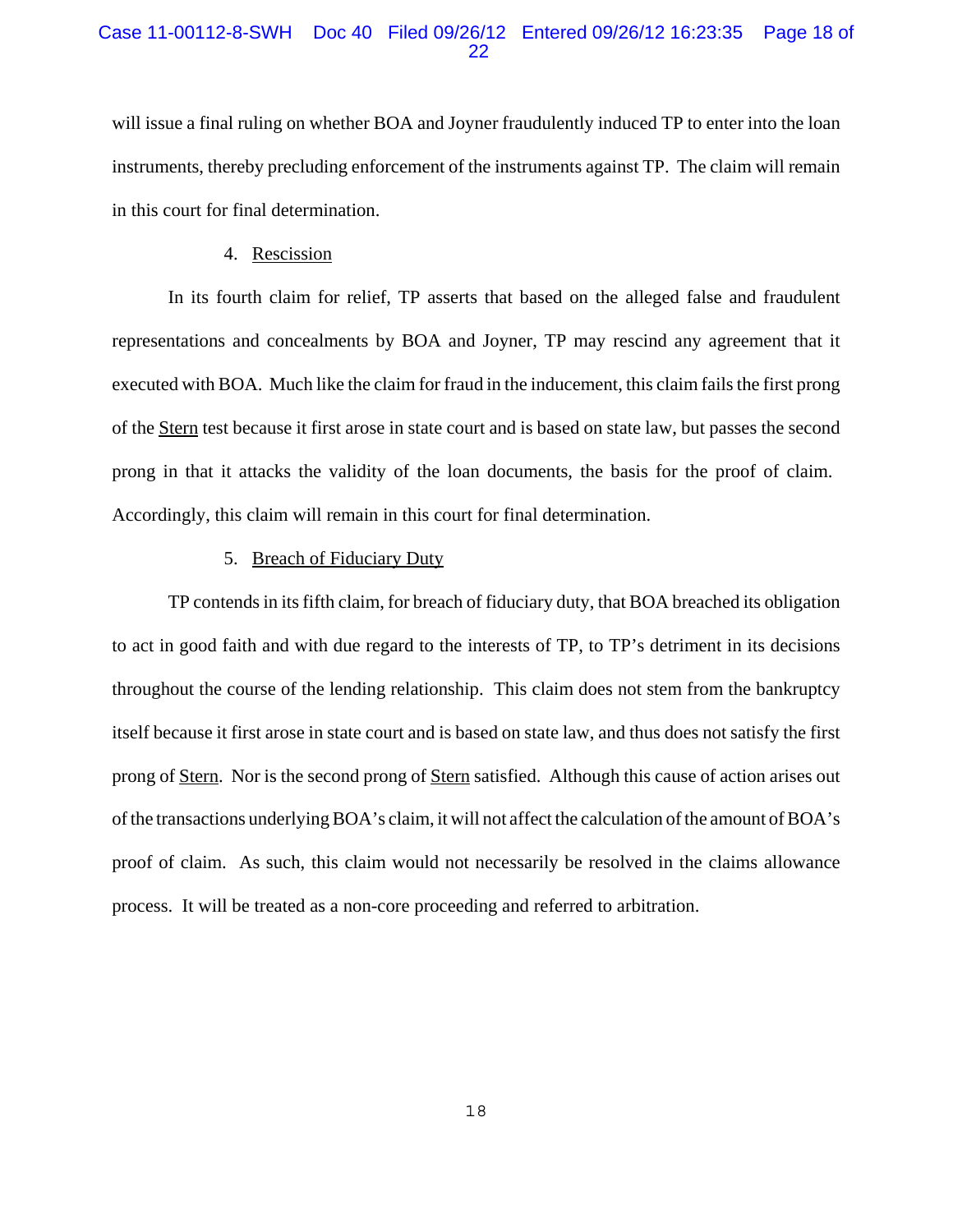# 6. Negligence and Negligent Misrepresentation

In its "fifth" claim for negligence,<sup>4</sup> TP asserts that BOA and Joyner breached the duty of care in numerous ways during the lending relationship, ultimately causing TP to construct more homes and take on more debt than it would have otherwise without business justification for doing so. Similarly, TP's "sixth" claim for negligent misrepresentation states that BOA and Joyner breached the duty of care to TP by making material misrepresentations during the lending relationship, which TP relied on to its detriment.

As to these claims, the court reiterates its reasoning set out above with respect to the first claim for constructive fraud. The negligence and negligent misrepresentation claims arose prior to the bankruptcy filing, are based on state law, will not affect the calculation of the amount of BOA's proof of claim, and therefore do not satisfy either the first or second prong of Stern. These claims will be treated as non-core proceedings, and referred to arbitration.

### 7. Tortious Interference

TP further contends that BOA and Joyner essentially managed TP and did not provide promised financing, thereby interfering with TP's obligations on contracts with other creditors, as well as business opportunities. According to TP, its ability to pay certain other creditors depended on its ability to sell the property it was improperly instructed to develop, and the breakdown in financing caused TP to abandon certain projects midstream or sell incomplete construction at a loss.

<sup>&</sup>lt;sup>4</sup> This is the second "fifth" claim as delineated in the complaint, thus it is actually the sixth claim; the claims that follow in the complaint are similarly misnumbered.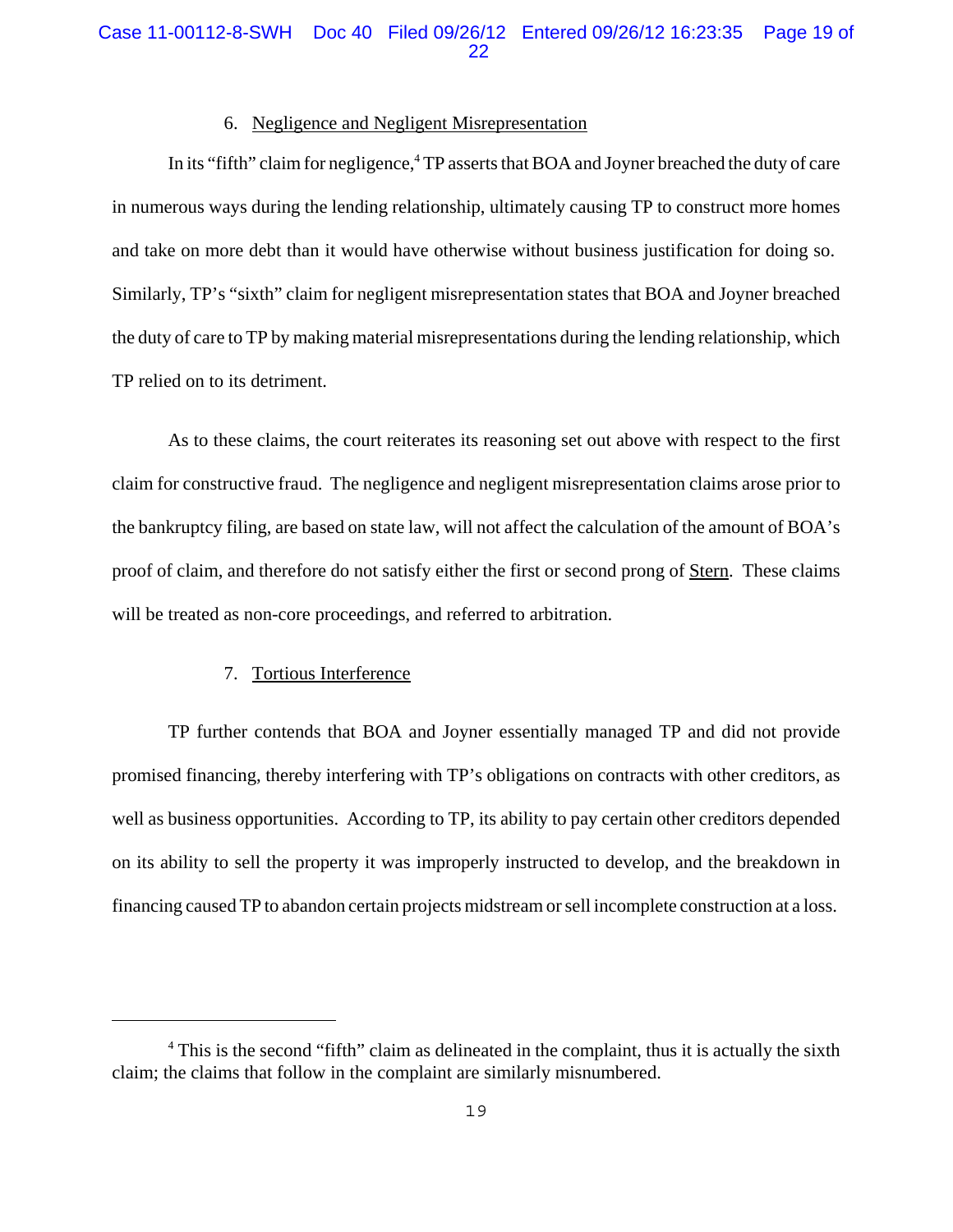# Case 11-00112-8-SWH Doc 40 Filed 09/26/12 Entered 09/26/12 16:23:35 Page 20 of 22

As to this claim as well, the court reiterates its reasoning set out above with respect to the first claim for constructive fraud. The tortious interference claim arose prior to the bankruptcy filing, is based on state law, will not affect the calculation of the amount of BOA's proof of claim, and therefore does not satisfy either the first or the second prong of Stern. It will be treated as a noncore proceeding, and referred to arbitration.

# 8. Breach of Contract/Breach of Covenant of Good Faith and Fair Dealing

In its "eighth" claim, TP asserts that BOA breached its contracts with TP by failing to meet various obligations with regard to funding, administration, disbursement, and renewal of the line of credit. TP further asserts that BOA breached its duty of good faith and fair dealing based on its actions and conduct during the lending relationship. This claim does not stem from the bankruptcy itself because it first arose in state court and is based on state law, and thus does not satisfy the first prong of Stern.

Although this action stems from the transactions underlying BOA's claim, it appears that TP seeks damages in order to augment the estate, rather than a reduction in the amount claimed by BOA. As such, this claim will not affect the calculation of the amount of BOA's proof of claim, and therefore the second prong of Stern is not satisfied. This claim will be referred to arbitration.

# 9. Unfair and Deceptive Trade Practices and Alter Ego/Insider Liability

In its "ninth" claim, TP contends that the actions and conduct of BOA and Joyner during the lending relationship constitute unfair and deceptive trade practices under North Carolina law. TP's "tenth" claim alleges that during the lending relationship, BOA and Joyner exercised dominion and control over TP's business activities to the extent that TP functioned as BOA and Joyner's alter ego,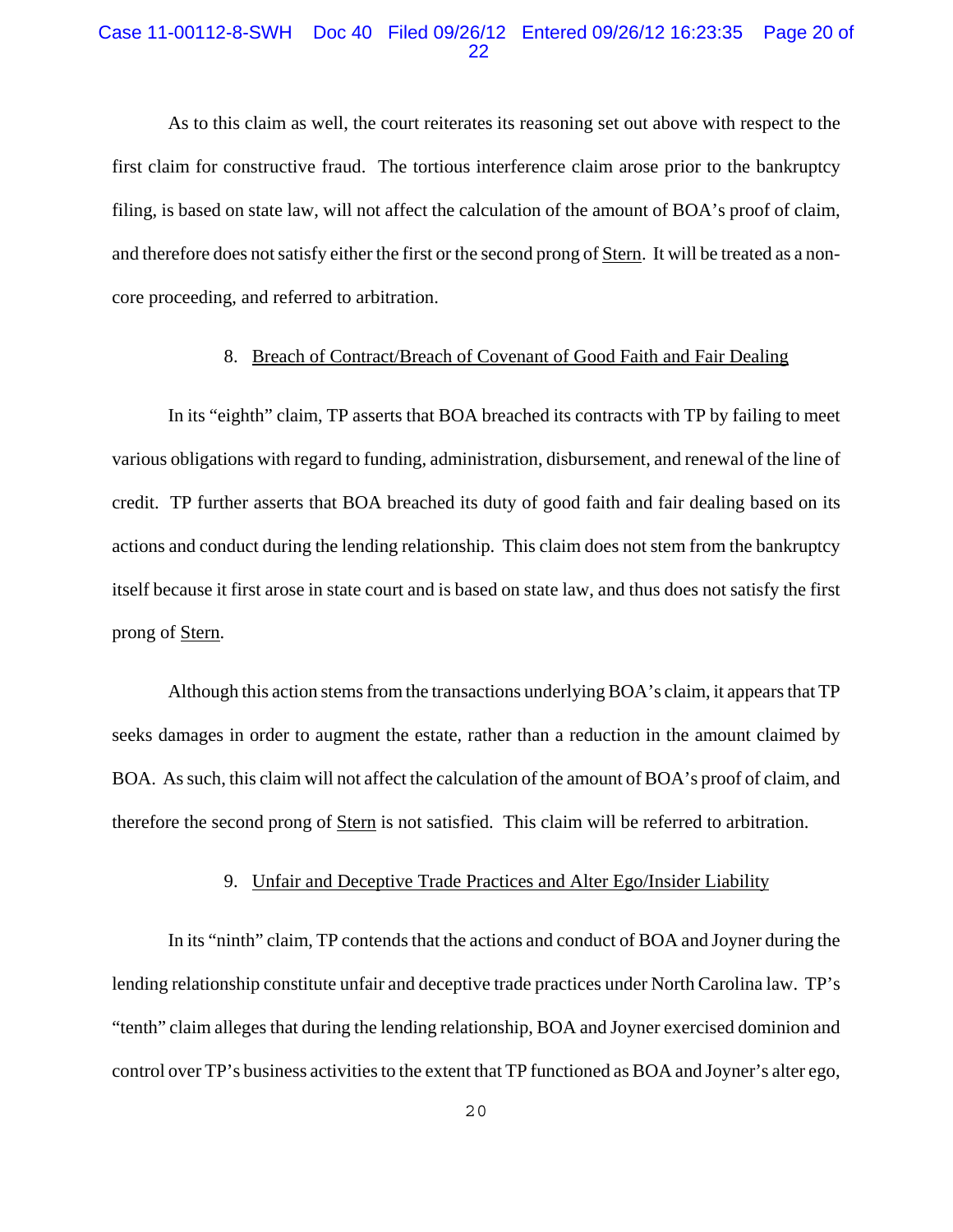# Case 11-00112-8-SWH Doc 40 Filed 09/26/12 Entered 09/26/12 16:23:35 Page 21 of 22

with no power over its own financial affairs. Each of these claims arose prior to the bankruptcy filing and are based on state law, and therefore fail the first prong of Stern.

Based on the reasoning set out above regarding the first claim for constructive fraud, the court finds that neither of these claims will affect the calculation of the amount of BOA's proof of claim, such that each fails to satisfy the second prong of Stern. These claims will be treated as noncore proceedings, and referred to arbitration.

## 10. Equitable Subordination/Recharacterization

TP contends in its "eleventh" claim for equitable subordination or recharacterization that based on the detrimental nature of BOA and Joyner's conduct during the lending relationship, any debt owed to BOA should be subordinated to the claims of other creditors of TP. In the alternative, TP requests that the court recharacterize any debt claimed by BOA as equity and a capital investment rather than a loan or line of credit.

Although this claim fails the first prong of the **Stern** test in that it arose prior to the bankruptcy filing and is based on state law, it passes the second prong because it directly attacks the amount set forth by BOA in the proof of claim. As such, this claim will necessarily be resolved in the claims allowance process and constitutes a core proceeding. As a core proceeding, the claim will remain in this court for final determination.